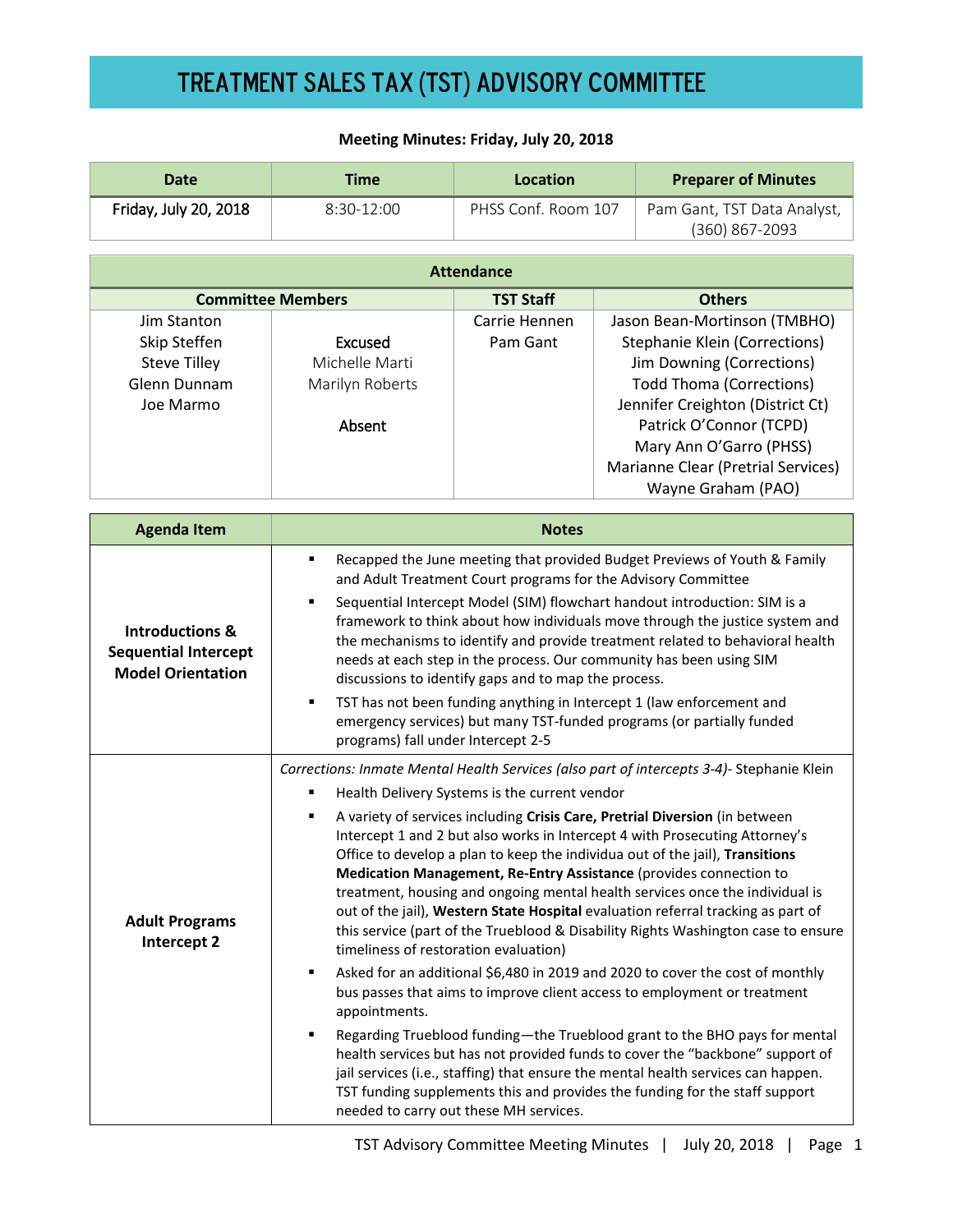| <b>Agenda Item</b>                                        | <b>Notes</b>                                                                                                                                                                                                                                                                                                                                                                                                                                                                                                                                                                                                                                                      |  |
|-----------------------------------------------------------|-------------------------------------------------------------------------------------------------------------------------------------------------------------------------------------------------------------------------------------------------------------------------------------------------------------------------------------------------------------------------------------------------------------------------------------------------------------------------------------------------------------------------------------------------------------------------------------------------------------------------------------------------------------------|--|
|                                                           | Corrections: Corrections TST Coordinator (also part of intercepts 3-4)                                                                                                                                                                                                                                                                                                                                                                                                                                                                                                                                                                                            |  |
|                                                           | Oversees all TST-funded programs in the jail (Stephanie's role)                                                                                                                                                                                                                                                                                                                                                                                                                                                                                                                                                                                                   |  |
|                                                           | Screens inmates for TST eligibility                                                                                                                                                                                                                                                                                                                                                                                                                                                                                                                                                                                                                               |  |
|                                                           | No change in budget requests for 2019-2020                                                                                                                                                                                                                                                                                                                                                                                                                                                                                                                                                                                                                        |  |
|                                                           | Thurston Mason Behavioral Health Organization (TMBHO): Nisqually Jail Case<br>Management (also part of intercept 4) -Jason Bean-Mortinson                                                                                                                                                                                                                                                                                                                                                                                                                                                                                                                         |  |
|                                                           | Similar program to the Inmate Mental Health Services in the Thurston jail, but<br>٠<br>hosted in the Nisqually Jail                                                                                                                                                                                                                                                                                                                                                                                                                                                                                                                                               |  |
|                                                           | Includes Re-Entry Assistance (housing, employment, additional resource<br>п<br>support) for TST-eligible individuals                                                                                                                                                                                                                                                                                                                                                                                                                                                                                                                                              |  |
|                                                           | Worked actively with TST staff to ensure all measures are adjusted to reflect<br>٠<br>programs services and to ensure the program is set up for success                                                                                                                                                                                                                                                                                                                                                                                                                                                                                                           |  |
|                                                           | Requested adjustment of \$8,000 for this program for 2019-2020 to cover true<br>٠<br>admin rate (3.2% to 10%) and requesting to shift \$25,000 in funding from<br>Nisqually Jail program to the Intensive Case Management program                                                                                                                                                                                                                                                                                                                                                                                                                                 |  |
|                                                           | Public Defense: Social Worker- Patrick O'Connor                                                                                                                                                                                                                                                                                                                                                                                                                                                                                                                                                                                                                   |  |
|                                                           | A social worker is requested with full-time funding to connect individuals to<br>п<br>necessary mental health and substance use resources that can reduce jail time<br>and ensure individuals are receiving treatment connections they need (either in-<br>custody or out of custody)                                                                                                                                                                                                                                                                                                                                                                             |  |
|                                                           | Requested \$127,296 to fund this full-time social work position (MSW) and this<br>п<br>MSW can also recruit interns that offer additional support that can meet client's<br>needs                                                                                                                                                                                                                                                                                                                                                                                                                                                                                 |  |
|                                                           | The Washington Bar Association identifies an MSW as a best practice for public<br>٠<br>defense agencies                                                                                                                                                                                                                                                                                                                                                                                                                                                                                                                                                           |  |
|                                                           | Pretrial Services: New Pretrial Services Diversion- Marianne Clear                                                                                                                                                                                                                                                                                                                                                                                                                                                                                                                                                                                                |  |
|                                                           | Marianne offered an introduction of herself and her background working in the<br>٠<br>Thurston County law and justice system. She noted that the funding request<br>from Pretrial Services could provide a partial answer to the question raised by<br>TST Advisory Committee members of what happens to the individuals that do<br>not get into one of the treatment courts.                                                                                                                                                                                                                                                                                     |  |
|                                                           | Requested funding for a 1.0 FTE to provide needs assessment and monitor of<br>community and case management services to justice-involved individuals with<br>behavioral health needs                                                                                                                                                                                                                                                                                                                                                                                                                                                                              |  |
|                                                           | This service would offer a diversion opportunity for individuals that are not<br>п<br>served in therapeutic courts or other programs (fills a gap)                                                                                                                                                                                                                                                                                                                                                                                                                                                                                                                |  |
| <b>Adult Programs</b><br>Intercept 2<br><b>Discussion</b> | Wayne Graham of the Prosecuting Attorney's Office (PAO) noted that PAO<br>٠<br>supports the social work request from Public Defense and the 1.0FTE request<br>from Pretrial Services. He noted that PAO makes decisions based on limited<br>information and these services would provide a more global picture of the<br>individual that may have behavioral heath needs; would provide better<br>information earlier in the case to ensure more individuals are being served in an<br>appropriate manner. These services could help keep felonies off an individual's<br>record and would work with the First Look efforts recently launched by PAO and<br>TCPD. |  |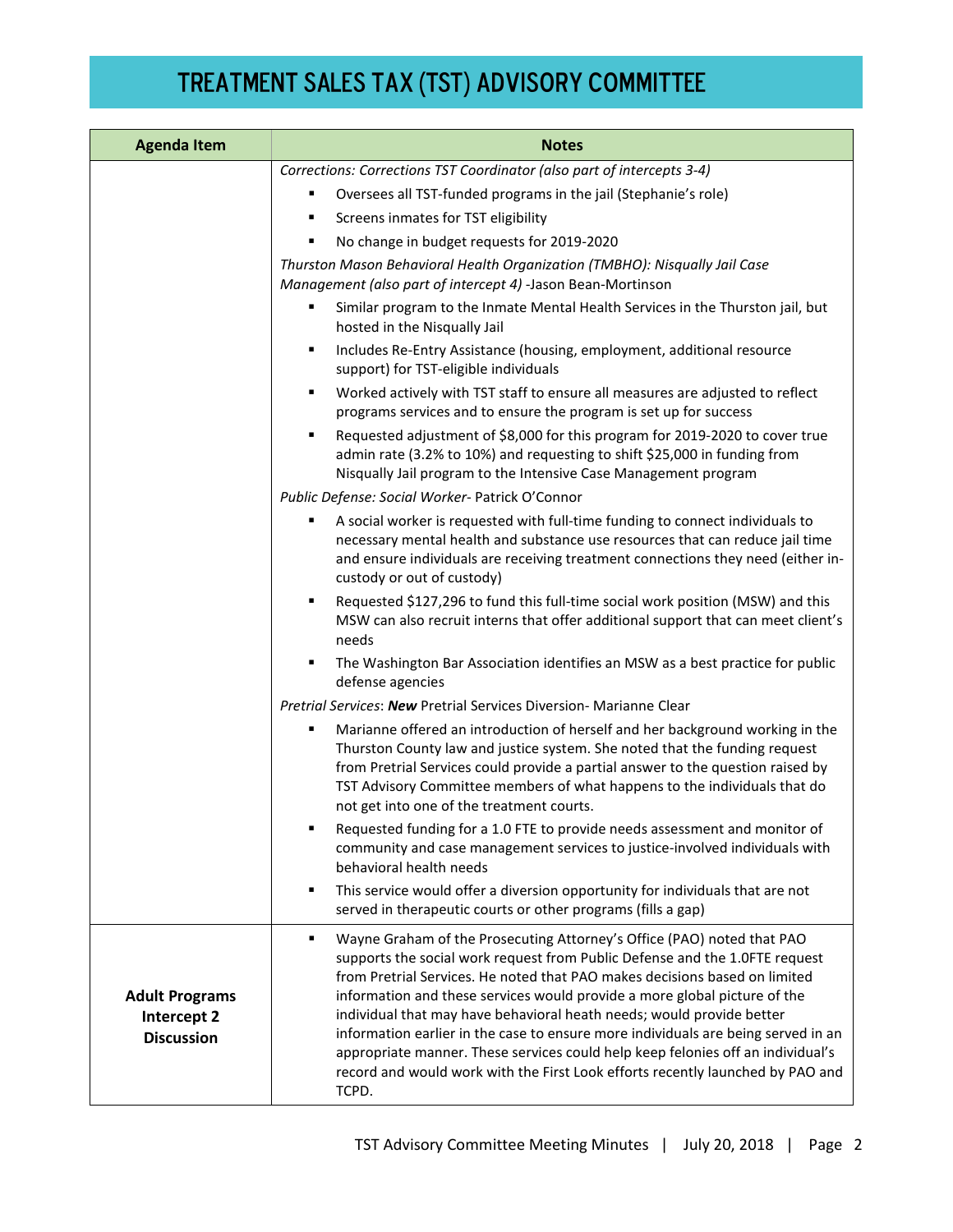| <b>Agenda Item</b>                   | <b>Notes</b>                                                                                                                                                                                                                                                                                                                                                                                                                                                                                                                                                                                                                                                                                                                                                                                                 |  |  |
|--------------------------------------|--------------------------------------------------------------------------------------------------------------------------------------------------------------------------------------------------------------------------------------------------------------------------------------------------------------------------------------------------------------------------------------------------------------------------------------------------------------------------------------------------------------------------------------------------------------------------------------------------------------------------------------------------------------------------------------------------------------------------------------------------------------------------------------------------------------|--|--|
|                                      | The groups discussed the need for additional staff for personalized services to<br>٠<br>ensure individuals are supported. Patrick offered a story about an individual<br>that was greatly helped and connected to resources because Patrick was able to<br>closely monitor this individual and deliver services on a personal level, but this is<br>generally not a feasible method because other staff does not have the time to<br>do; Wayne offered another story about an individual in MH court who had a<br>similar experience; Marianne offered another story about an individual she had<br>worked closely with-these are examples provided to the Advisory Committee<br>to demonstrate the need for additional staffing for more personalized levels of<br>service and to ensure more opportunities |  |  |
|                                      | Todd Thoma offered support for the Public Defense and Pretrial requests<br>٠                                                                                                                                                                                                                                                                                                                                                                                                                                                                                                                                                                                                                                                                                                                                 |  |  |
|                                      | A Committee member asked about where the actual treatment funding comes<br>٠<br>from since many programs are requesting staff funding for individuals that do<br>not provide direct treatment. Jason from the TMBHO answered that most<br>treatment is offered through Medicaid dollars (outside of the jail) or for those<br>that are not Medicaid eligible the BHO has some additional funding sources.                                                                                                                                                                                                                                                                                                                                                                                                    |  |  |
|                                      | A Committee members asked if these staff requests are part of a national<br>٠<br>standard best practice and not just a pilot. Marianne answered yes, this is part<br>of a national Pretrial standard and she met with the TST attorney to determine<br>their request is TST eligible. Patrick also reiterated that having an MSW is a best<br>practice for public defense agencies.                                                                                                                                                                                                                                                                                                                                                                                                                          |  |  |
|                                      | A Committee member asked why there are variances for the Inmate Mental<br>Health Services in 2016 and 2017 yet additional funding request despite<br>underspending. Carrie and Pam from TST explain that the Crisis Care staffing<br>was short in 2017 which can account for some of the variance.                                                                                                                                                                                                                                                                                                                                                                                                                                                                                                           |  |  |
|                                      | The group discussed what changes or outcomes will be the result of the DRW<br>٠<br>Trueblood lawsuit. Jason answered that the Western State Hospital will likely<br>shift to a forensic-only hospital. The civil side unfortunately will be impacted,<br>and some individuals may become justice-involved if they are not able to<br>receive help as quickly. The Committee asked if the needs are shifting in the jails<br>(such as the jump in numbers served from 2016 to 2017 in TMM and Western<br>State Hospital). The group affirmed higher levels of Western State Hospital<br>referrals. Wayne from PAO brought up the need for the early screening and<br>early identification.                                                                                                                    |  |  |
|                                      | The group asked what service level Pretrial Services can provide with this<br>request. Wayne from PAO said "he will create the numbers!" with referrals and<br>he has no doubt the Pretrial Services caseload will be full. Todd Thoma wanted<br>to point out that this discussion is the result of the paradigm shift in the local<br>justice system.                                                                                                                                                                                                                                                                                                                                                                                                                                                       |  |  |
|                                      | A question was raised about individuals in rural areas and smaller cities in the<br>County. Jason responded that the Nisqually Jail sees individuals with crimes<br>committed throughout Thurston County.                                                                                                                                                                                                                                                                                                                                                                                                                                                                                                                                                                                                    |  |  |
|                                      | TMBHO: Mentally III Offender Program- Jason Bean-Mortinson                                                                                                                                                                                                                                                                                                                                                                                                                                                                                                                                                                                                                                                                                                                                                   |  |  |
| <b>Adult Programs</b><br>Intercept 3 | Program largely responds to the mental health needs in the jail and works<br>closely with the Inmate Mental Health Services that are currently also offered in<br>the jail                                                                                                                                                                                                                                                                                                                                                                                                                                                                                                                                                                                                                                   |  |  |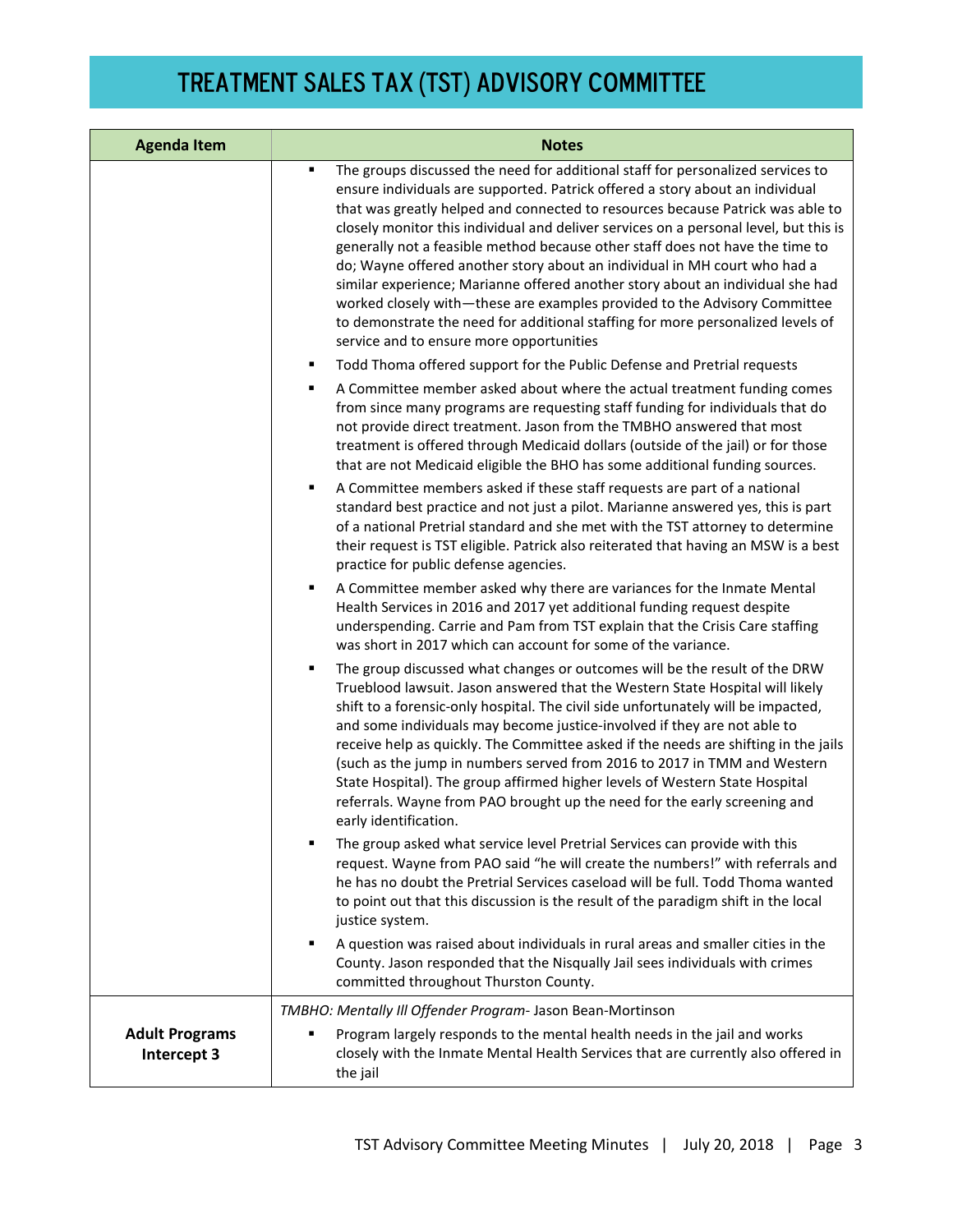| <b>Agenda Item</b>                                        | <b>Notes</b>                                                                                                                                                                                                                                                                                                                                                                                                                                                                                                                                                                                                                                                                                                      |  |
|-----------------------------------------------------------|-------------------------------------------------------------------------------------------------------------------------------------------------------------------------------------------------------------------------------------------------------------------------------------------------------------------------------------------------------------------------------------------------------------------------------------------------------------------------------------------------------------------------------------------------------------------------------------------------------------------------------------------------------------------------------------------------------------------|--|
|                                                           | In 2020 there will be a large shift and MIO will not be requesting funding from<br>٠<br>TST in 2020; the BHO will not be able to sustain this program because they will<br>lose other fund sources needed to implement this program                                                                                                                                                                                                                                                                                                                                                                                                                                                                               |  |
|                                                           | Requested the same level funding (with adjustment of admin costs from 3.2% to<br>٠<br>10%) in 2019 only                                                                                                                                                                                                                                                                                                                                                                                                                                                                                                                                                                                                           |  |
|                                                           | Corrections: New In-Jail Mental Health Treatment-Stephanie                                                                                                                                                                                                                                                                                                                                                                                                                                                                                                                                                                                                                                                        |  |
|                                                           | To replace the MIO program in 2020, this program requested \$325,000 to<br>п<br>provide mental health treatment in the jail                                                                                                                                                                                                                                                                                                                                                                                                                                                                                                                                                                                       |  |
|                                                           | Trueblood does not fund Intercept 3, so this will fill a gap in behavioral health<br>treatment needs                                                                                                                                                                                                                                                                                                                                                                                                                                                                                                                                                                                                              |  |
|                                                           | Corrections: Psych ARNP-Stephanie                                                                                                                                                                                                                                                                                                                                                                                                                                                                                                                                                                                                                                                                                 |  |
|                                                           | Funding from TST began 7/10/18 for an additional 8 hours a week to provide<br>п<br>medication support from a Psych ARNP (increased hours to a total of 24 hours a<br>week)                                                                                                                                                                                                                                                                                                                                                                                                                                                                                                                                        |  |
|                                                           | Requested funding for 2019 and 2020 at a maintenance level<br>٠                                                                                                                                                                                                                                                                                                                                                                                                                                                                                                                                                                                                                                                   |  |
|                                                           | This program expands capacity and is not a new service in the jail                                                                                                                                                                                                                                                                                                                                                                                                                                                                                                                                                                                                                                                |  |
|                                                           | Corrections: Chemical Dependency Program (CDP)- Stephanie                                                                                                                                                                                                                                                                                                                                                                                                                                                                                                                                                                                                                                                         |  |
|                                                           | A three-part program where the first two phases are completed in the jail,<br>whereas phase three is outside of the jail. Includes participants from Drug Court<br>as well as the jail.                                                                                                                                                                                                                                                                                                                                                                                                                                                                                                                           |  |
|                                                           | Requested maintenance level funding with a cost of living increase of \$8,682<br>٠                                                                                                                                                                                                                                                                                                                                                                                                                                                                                                                                                                                                                                |  |
|                                                           | Carrie acknowledged the budget change from 2016 to 2017 was the final year<br>п<br>for supplanting changes for the county.                                                                                                                                                                                                                                                                                                                                                                                                                                                                                                                                                                                        |  |
| <b>Adult Programs</b><br>Intercept 3<br><b>Discussion</b> | ٠<br>Skip asked about the time required to complete CDP and if participants have<br>time to complete the program while in jail; Stephanie answered that the ideal<br>time is 26 weeks for a CDP participant and the program does not accept<br>participants with a much shorter or undetermined sentence. CDP participants<br>also enroll in many other TST-funded programs, including PREP and other<br>services from the Inmate MHS programs.                                                                                                                                                                                                                                                                   |  |
|                                                           | The group discuss whether there are additional funding options to cover the<br>2020 In-Jail services program costs that are different from the MIO 2019 (~\$85k)<br>to the 2020 In-Jail services costs ( $\sim$ \$325k)? Carrie responded that the State<br>would likely urge counties to use TST funds to cover in-jail services. It is possible<br>another fund source will appear, but it would be unsafe to assume this when we<br>are planning a 2-year budget. Todd Thoma stated that mental health services in<br>the jail are critically important and cannot be allowed to lapse or decrease.<br>Jason stated that funding is a concern for many programs in 2020 but there is<br>uncertainty currently. |  |
|                                                           | Corrections: Preparing for Re-Entry Employment-Stephanie                                                                                                                                                                                                                                                                                                                                                                                                                                                                                                                                                                                                                                                          |  |
| <b>Adult Programs</b><br>Intercept 4                      | Inmates in CDP and other inmates with a diagnosed behavioral health need are<br>п<br>provided PREP; offered by Pacific Mountain (vendor)                                                                                                                                                                                                                                                                                                                                                                                                                                                                                                                                                                          |  |
|                                                           | PREP provides resume assistance, job searches, interview clothing,<br>٠<br>transportation costs for inmates on work release                                                                                                                                                                                                                                                                                                                                                                                                                                                                                                                                                                                       |  |
|                                                           | PREP is out for RFP; not anticipating funding change except cost of living<br>(possibly)                                                                                                                                                                                                                                                                                                                                                                                                                                                                                                                                                                                                                          |  |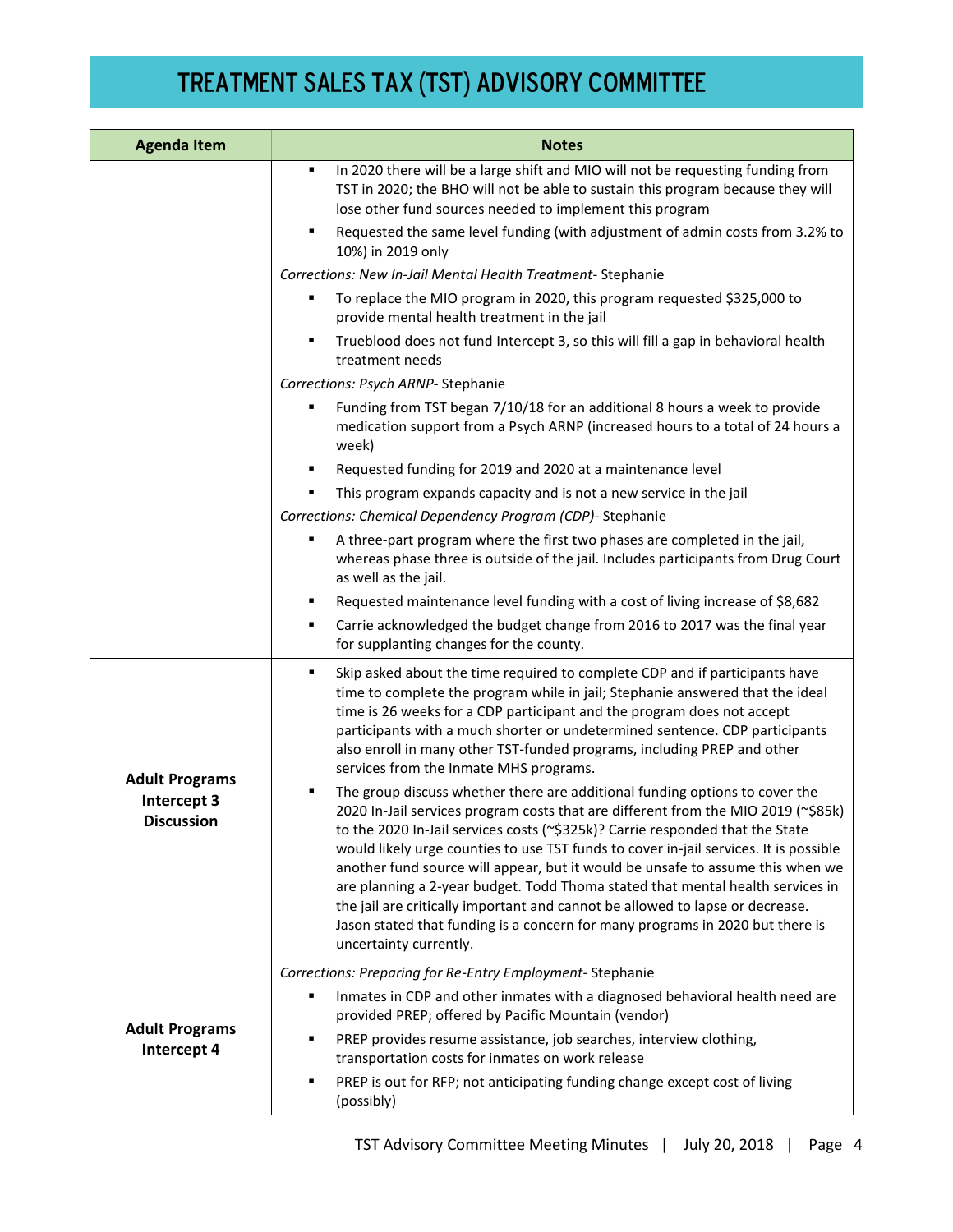| <b>Agenda Item</b>                                        | <b>Notes</b>                                                                                                                                                                                                                                                                                                                                                                                                                                                                                                                                                                                                                                                                                                                                    |  |  |
|-----------------------------------------------------------|-------------------------------------------------------------------------------------------------------------------------------------------------------------------------------------------------------------------------------------------------------------------------------------------------------------------------------------------------------------------------------------------------------------------------------------------------------------------------------------------------------------------------------------------------------------------------------------------------------------------------------------------------------------------------------------------------------------------------------------------------|--|--|
|                                                           | TMBHO: Inmate Housing Case Management- Jason                                                                                                                                                                                                                                                                                                                                                                                                                                                                                                                                                                                                                                                                                                    |  |  |
|                                                           | Supports incarcerated individuals to find housing (uses Northwest Resources as<br>vendor) which is difficult for many individuals in this population                                                                                                                                                                                                                                                                                                                                                                                                                                                                                                                                                                                            |  |  |
|                                                           | Successful for finding housing and connecting individuals to necessary resources<br>٠<br>that help re-entry                                                                                                                                                                                                                                                                                                                                                                                                                                                                                                                                                                                                                                     |  |  |
|                                                           | Requested maintenance level funding (with admin adjustment from 3.2% to<br>10%)                                                                                                                                                                                                                                                                                                                                                                                                                                                                                                                                                                                                                                                                 |  |  |
| <b>Adult Programs</b><br>Intercept 4<br><b>Discussion</b> | Wayne from PAO stated the gap is clear after individuals are released from the<br>$\blacksquare$<br>jail-if individuals are not supported when released they are just going to end<br>back up in the system. Housing and employment help stabilize individuals,<br>which decreases the probability they will return to the justice system.<br>The Committee asked whether participants are able to sustain their housing<br>٠<br>once placed. Jason responded that the model is 90 days currently and they do<br>what they can to ensure someone can become self-sufficient; they use low<br>income housing and a lot of shared housing rather than more expensive housing<br>options. A process for extending beyond 90 day is being launched. |  |  |
|                                                           | The Committee asked about collaboration between different housing program.?<br>٠<br>Marianne (Pretrial Services), Jason (TMBHO), and Patrick (TCPD) offered direct<br>examples of collaboration to examine overlap and gaps.                                                                                                                                                                                                                                                                                                                                                                                                                                                                                                                    |  |  |
|                                                           | District Court: New Intensive Supervision Probation Counselor-Jennifer Creighton                                                                                                                                                                                                                                                                                                                                                                                                                                                                                                                                                                                                                                                                |  |  |
| <b>Adult Programs</b><br>Intercept 5                      | Requested a new position (1.0 FTE) for a probation counselor for individuals in<br><b>District Court programs</b><br>Current staffing does not allow for adequate time to meet with individuals                                                                                                                                                                                                                                                                                                                                                                                                                                                                                                                                                 |  |  |
|                                                           | Service level would be approximately 50 individuals per best practice standards;<br>assists individuals to find housing, treatment, employment, and other resources<br>needed. Targets clients who are on probation who have been diagnosed with a<br>mental illness and/or substance use disorder.                                                                                                                                                                                                                                                                                                                                                                                                                                             |  |  |
|                                                           | Intensive Supervision Probation Counselor Discussion                                                                                                                                                                                                                                                                                                                                                                                                                                                                                                                                                                                                                                                                                            |  |  |
| <b>Adult Programs</b><br>Intercept 5                      | The Committee asked about the length of service for the caseload of 50<br>individuals in the Intensive Supervision Probation Counselor program. Jennifer<br>responded that the standard probation is 2-5 years. Regarding who can be<br>served, Jennifer responded that this could be anyone who has come through<br>the Thurston County District Court with behavioral health needs; Advisory<br>Committee members recommended asking for transportation costs as well to<br>cover those in rural areas with limited transportation options.                                                                                                                                                                                                   |  |  |
| <b>Discussion</b>                                         | General                                                                                                                                                                                                                                                                                                                                                                                                                                                                                                                                                                                                                                                                                                                                         |  |  |
|                                                           | Advisory Committee members recommended programs consider their second-<br>year costs so they can ask for the 2019-2020 budget accordingly rather than<br>assume a budget change can happen in 2019 or 2020.                                                                                                                                                                                                                                                                                                                                                                                                                                                                                                                                     |  |  |
|                                                           | The Committee asked about the training costs for personnel in these various<br>٠<br>programs. Jason responded that the BHO regularly offers behavioral health<br>trainings.                                                                                                                                                                                                                                                                                                                                                                                                                                                                                                                                                                     |  |  |
| <b>Adult Programs</b>                                     | TMBHO: Intensive Case Management- Jason                                                                                                                                                                                                                                                                                                                                                                                                                                                                                                                                                                                                                                                                                                         |  |  |
| Not directly related to<br>justice involvement            | Requested shift of \$25,000 from Nisqually Jail Case Management program to<br>this program to more accurately reflect service levels                                                                                                                                                                                                                                                                                                                                                                                                                                                                                                                                                                                                            |  |  |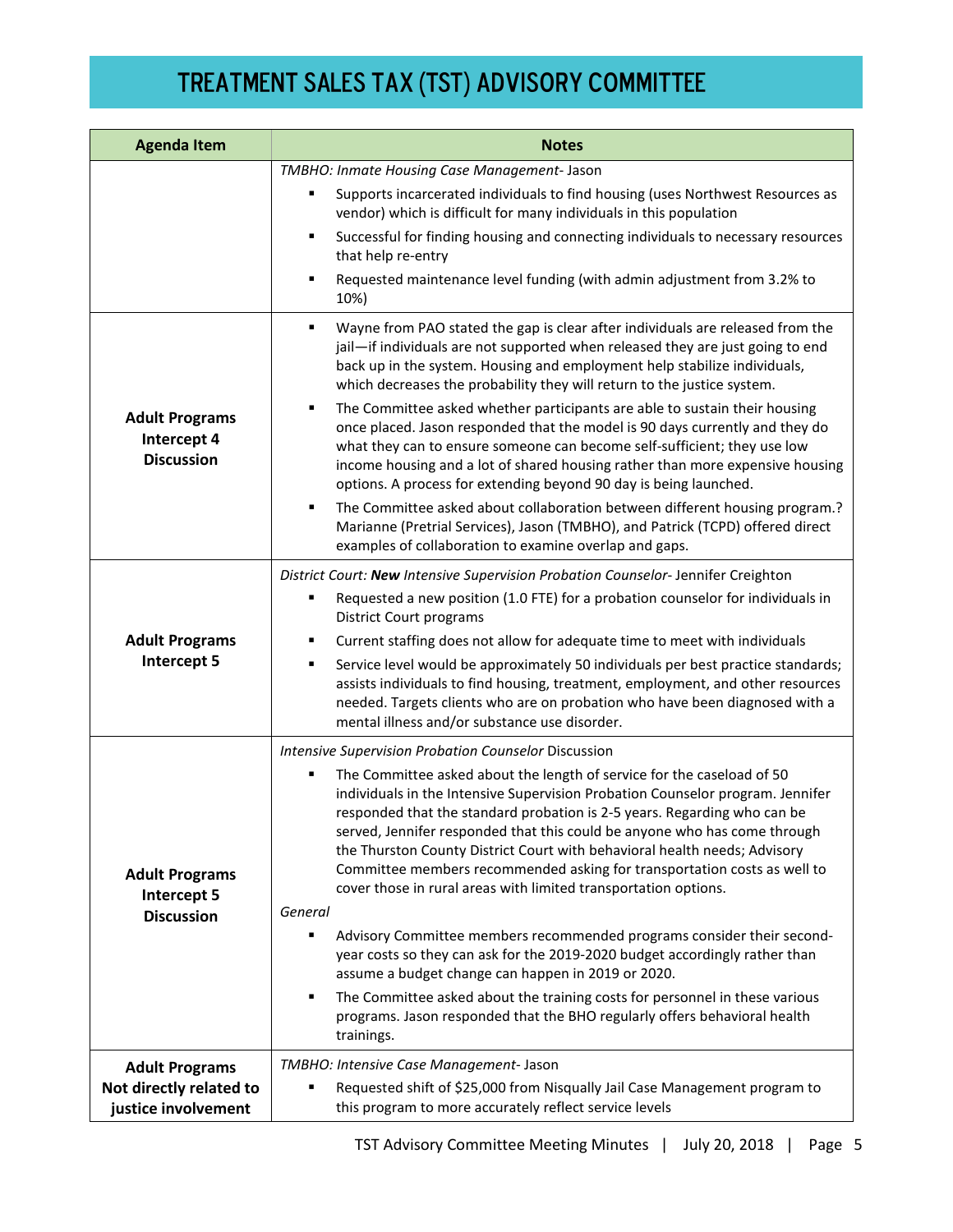| <b>Agenda Item</b>                                                                  | <b>Notes</b>                                                                                                                                                                                                                                                                                                                                                                                                                             |  |
|-------------------------------------------------------------------------------------|------------------------------------------------------------------------------------------------------------------------------------------------------------------------------------------------------------------------------------------------------------------------------------------------------------------------------------------------------------------------------------------------------------------------------------------|--|
|                                                                                     | Requested maintenance level funding (with admin adjustment of 3.2% to 10%)<br>٠                                                                                                                                                                                                                                                                                                                                                          |  |
|                                                                                     | This program is hands-on in the community and reduces recidivism through<br>supporting treatment engagement                                                                                                                                                                                                                                                                                                                              |  |
|                                                                                     | TMBHO: Housing Case Management- Jason                                                                                                                                                                                                                                                                                                                                                                                                    |  |
|                                                                                     | Originated from the ICM program to fill a need for housing to continue<br>supporting treatment engagement                                                                                                                                                                                                                                                                                                                                |  |
|                                                                                     | \$30,000 increase in 2018 budget (for partial year increase)<br>٠                                                                                                                                                                                                                                                                                                                                                                        |  |
|                                                                                     | Requested maintenance level budget (with an additional \$30,000 for a total of<br>٠<br>\$60,000 for the full year increase) and an increase of \$80,000 for 2019 and 2020<br>to meet high level of demand and to provide rental assistance extensions<br>beyond 90 days (and an adjustment in admin costs from 3.2% to 10%).                                                                                                             |  |
|                                                                                     | Thoughtfully considering extensions (90 days to up to 180) for rental assistance                                                                                                                                                                                                                                                                                                                                                         |  |
|                                                                                     | Will help with Mental Health Court and Veterans Court housing demand                                                                                                                                                                                                                                                                                                                                                                     |  |
|                                                                                     | Public Health & Social Services: New Housing First Pilot- Mary Ann O'Garro                                                                                                                                                                                                                                                                                                                                                               |  |
|                                                                                     | Identified need in Thurston County-addresses homelessness and opioid crisis<br>٠<br>in both programs presented by Mary Ann                                                                                                                                                                                                                                                                                                               |  |
|                                                                                     | Works with high-need individuals that are chronically homeless<br>٠                                                                                                                                                                                                                                                                                                                                                                      |  |
|                                                                                     | TST funds would provide Intensive Case Management services and other<br>٠<br>funding would provide rental assistance; requested 0.5FTE to serve<br>approximately 15-20 homeless individuals in Thurston County-- \$33,000 in 2019<br>(partial year funding) and \$66,000 in 2020 (full year funding)                                                                                                                                     |  |
|                                                                                     | Public Health & Social Services: New Syringe Services Intensive Case Management- Mary<br>Ann O-Garro                                                                                                                                                                                                                                                                                                                                     |  |
|                                                                                     | Requested a 0.5FTE to provide Intensive Case management services for<br>Е<br>individuals in the Syringe Service Program                                                                                                                                                                                                                                                                                                                  |  |
|                                                                                     | Focuses on engaging with individuals that are opioid users and help them move<br>٠<br>toward treatment and recovery                                                                                                                                                                                                                                                                                                                      |  |
|                                                                                     | Requested \$77,000 per year for a 0.5FTE case manager (and indirect costs) to<br>serve approximately 15 individuals in a year (6 individuals a month)                                                                                                                                                                                                                                                                                    |  |
|                                                                                     | The Syringe Service program requested funding in 2017-2018 but was<br>٠<br>determined to not be treatment-oriented at a level that qualified for TST<br>funding; this request is TST eligible                                                                                                                                                                                                                                            |  |
|                                                                                     | Joe asked if Housing First is evidence-based-Mary Ann responded yes. Case<br>٠<br>management is the focus for the TST-funded portion of the Housing First<br>program request.                                                                                                                                                                                                                                                            |  |
| <b>Adult Programs</b><br>Not related to justice<br>involvement<br><b>Discussion</b> | Jennifer stated that the increase in Housing Case Management services is<br>٠<br>supported by District Court to increase availability of housing services to District<br>Court participants that require housing (rather than asking for their own<br>housing assistance program). Jason stated that homelessness needs to be<br>addressed from many angles, and the different housing programs addressed<br>today fill different needs. |  |
|                                                                                     | Jason supported the Syringe Service program because data shows that many<br>٠<br>participants that use these types of programs really want to get help and don't<br>have the connections to resources or guidance needed. Todd Thoma supported<br>the Syringe program as well from a law enforcement perspective-this isn't just                                                                                                         |  |